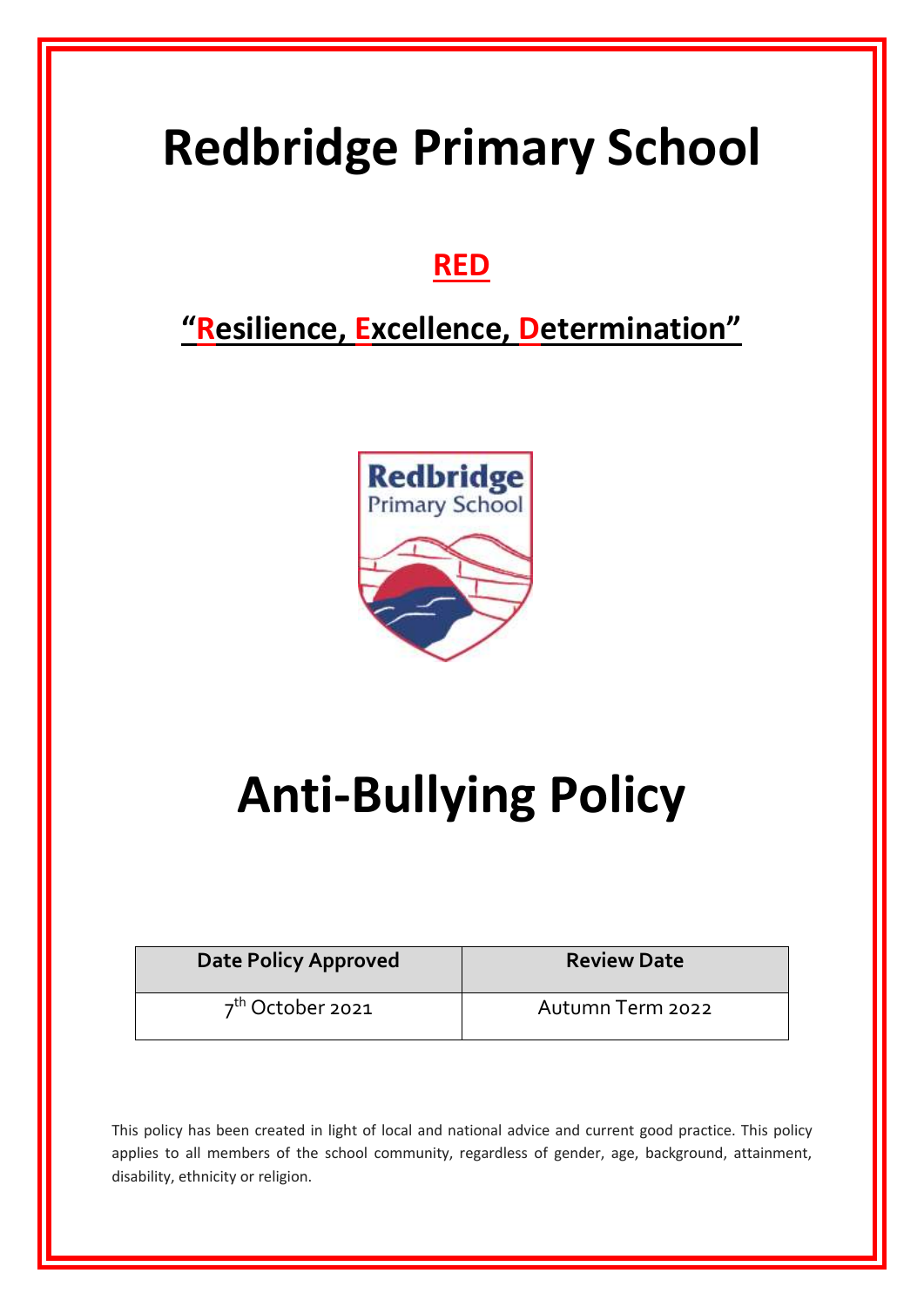## **What is meant by bullying?**

Bullying arises from a wish to hurt, threaten and frighten someone else with intent, **often repeated regularly and not a series of 'one-off' events.** It can be:

- Physical, involving pushing, pinching, hitting or kicking.
- Verbal, involving name-calling, teasing, taunting or threatening.
- Silent, involving the isolation of the victim by ignoring him or her, or by excluding him or her from group activities.
- Emotional- hurting feelings.
- Deliberate damage to the victim's property, or taking that property without permission.
- Sexual, rude comments, touching when you don't like it.
- Cyber, nasty texts, emails.
- Homophobic, improper use of the word gay.
- Racist and religious discrimination.
- Sexist disparaging comments about gender.

## **Information for children**



We say that bullying happens when these things happen

## **Several Times On Purpose**.

We use the acronym **STOP** to help the children remember this.

So that incidents can be reported anonymously, each corridor has a "Worry Box" which is checked regularly by the Learning Leaders.

Additionally, the **STOP**acronym is used to help children remember what they should do – **S**tart **T**elling **O**ther **P**eople.

**We do not allow or tolerate bullies in our school.**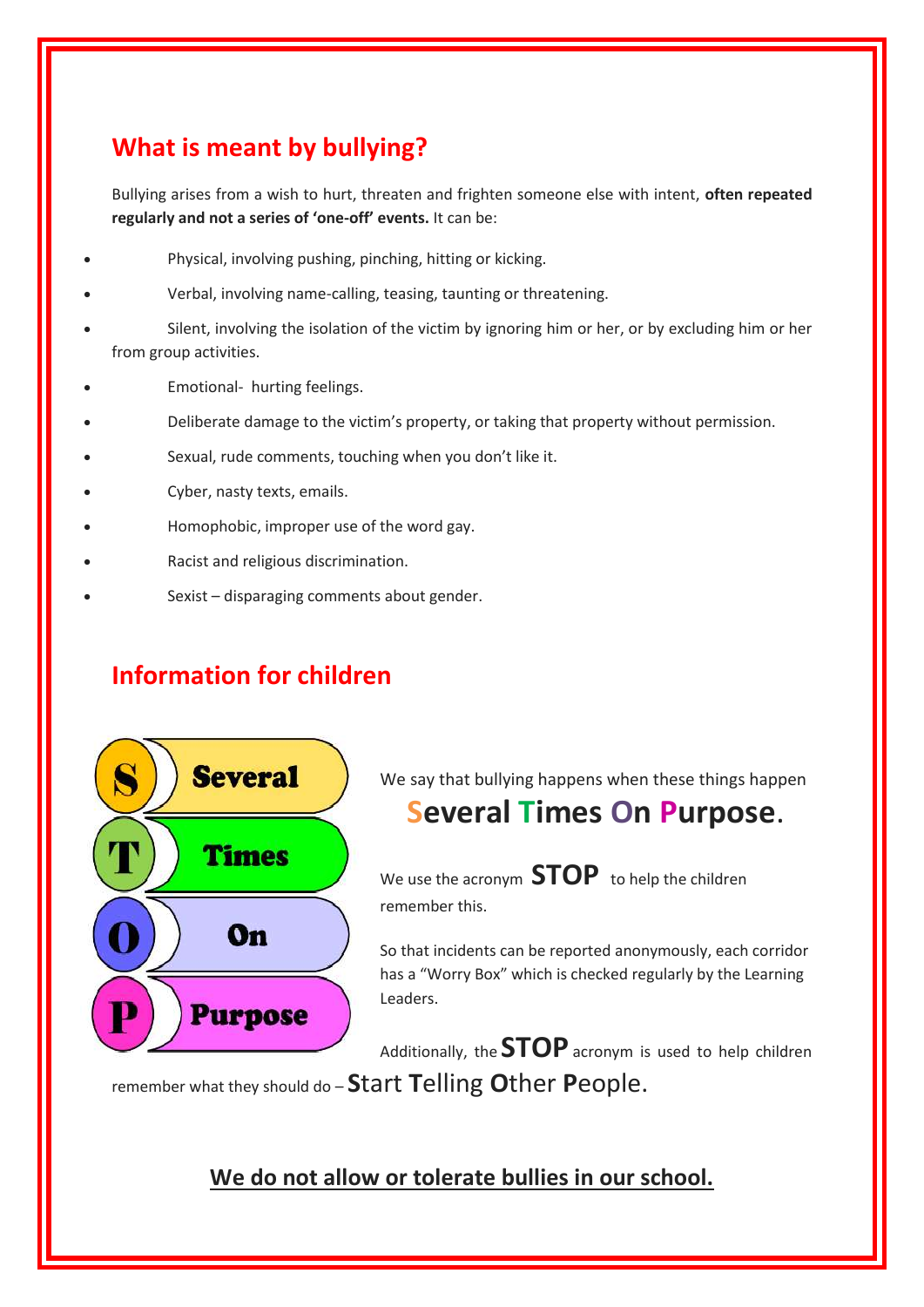#### **What to do if you think you are being bullied:**

- 1. Tell someone about it. (Your teacher, parents, write a note for the "Worry Box", another grown up or a friend). **S**tart **T**elling **O**ther **P**eople. These grown-ups can help resolve the problem.
- 2. Remember if you keep quiet the bully wins!
- 3. Try not to be on your own, find a trusted friend to play with.

**What to do if you see someone else being bullied (don't be a bystander):**

- 1. Tell a grown up.
- 2. Make sure your teacher knows what has happened.
- 3. Write a note for the 'Worry Box'.

## **Information for Parents**

If you think your child is being bullied, let us know at school. You can also help your child by:

- Telling them they do not deserve to be bullied.
- If they are different in some way help them to be proud of it. It is good to be an individual.
- Help them to be positive to walk and act confidently even if they don't feel that way inside.
- Don't encourage children to fight back. This quite often makes things worse.
- Encourage them to tell someone what has happened straight away.
- Take an active interest in your child's social life. Discuss friendships, how lunchtimes are spent, and their journey to and from school.

#### **What we will continue to do:**

- Listen to the genuine concerns of children.
- Organise the school to minimise opportunities for bullying.
- Help children to learn the proper ways of behaving towards each other.
- Make sure the children know this policy.
- Deal quickly, firmly and fairly with incidents in an appropriate manner for each individual case.
- Involve parents when this is necessary.
- Support the victim and bully by continual monitoring of their behaviour.
- Where necessary, increase their self-esteem.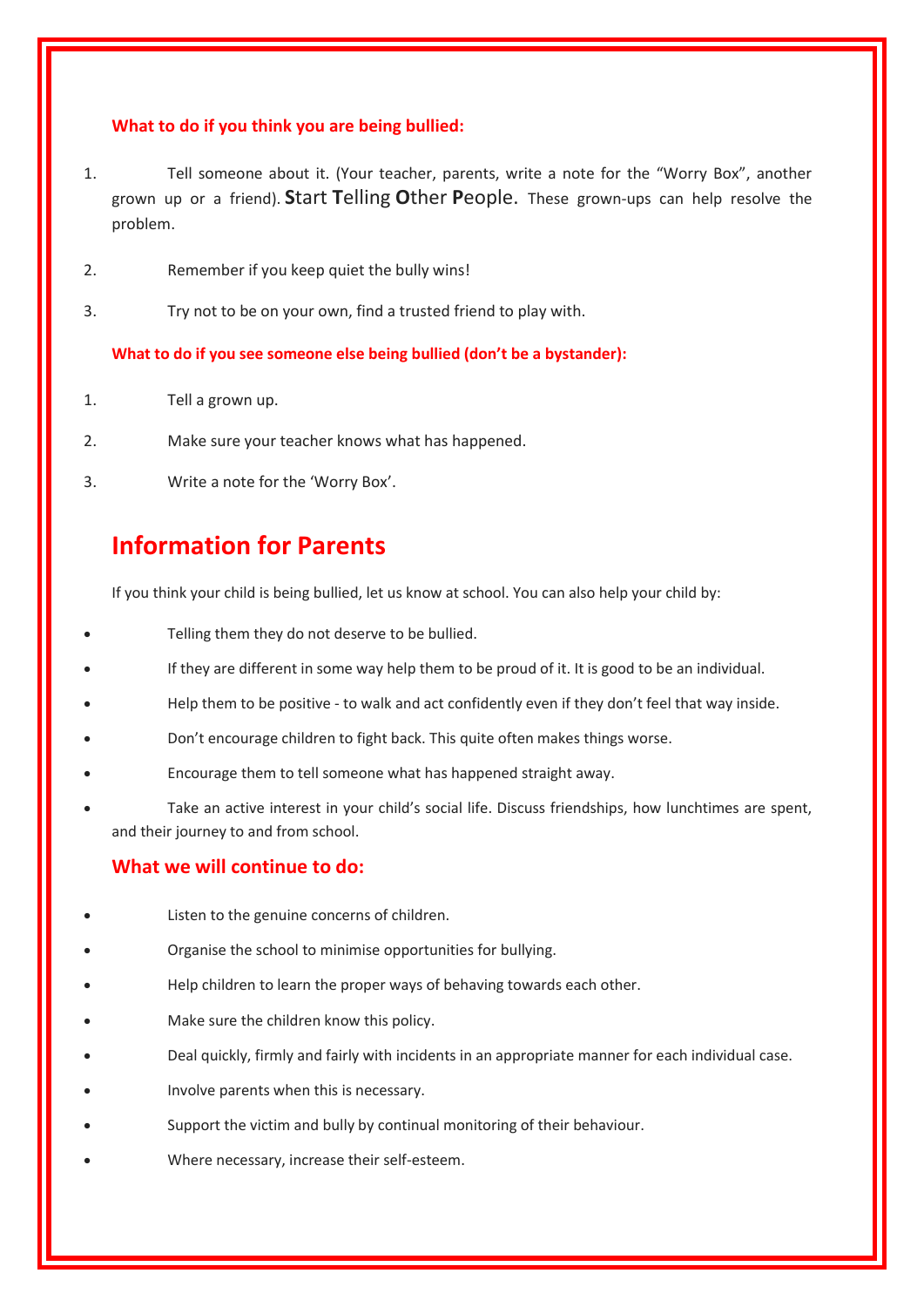- Involve support from outside agencies if appropriate
- Supervise the children at all times.
- $\bullet$

### **The School Procedure**

When there is an incident of bullying this procedure is followed:

- 1. We will take every incident seriously.
- 2. All parents/guardians will be informed of the procedure.
- 3. Incidents will be recorded on the School Bullying as soon as possible after the incident has been reported by the staff member recording the information; and, where appropriate, Parent and Pupil forms may be completed. (Appendix B) All Forms will be uploaded onto Cpoms.
- 4. Strategies for dealing with incidents of bullying: One single strategy is unlikely to provide a complete solution on its own to the problem. It is important therefore, that we have a combination of strategies that can be drawn on and adapted to fit the circumstances of particular incidents. These may include:
	- **.** co-operative working;
	- circle time;
	- **•** befriending;
	- **•** support group approach;
	- mediation by adults;
	- playground friends (supported peer mediation )
		- 5. In response to a complaint of bullying, the discipline procedures of Redbridge primary school should be followed, with staff making a full investigation, keeping detailed records and applying sanctions as necessary.

The procedures should be followed by the Head-Teacher/Deputy Head-Teacher or a member of the Senior Leadership Team.

- Discuss the nature of the bullying with the 'victim' at length, recording all the facts. This will require patience and understanding.
- Identify the bully/bullies and any witnesses.
- **Interview witnesses.**
- **Discuss the incident(s) with the alleged bully/ies. Confront them with the allegations and ask** them to tell the truth about the situation/incident. Make it clear that this is only an investigation at this stage.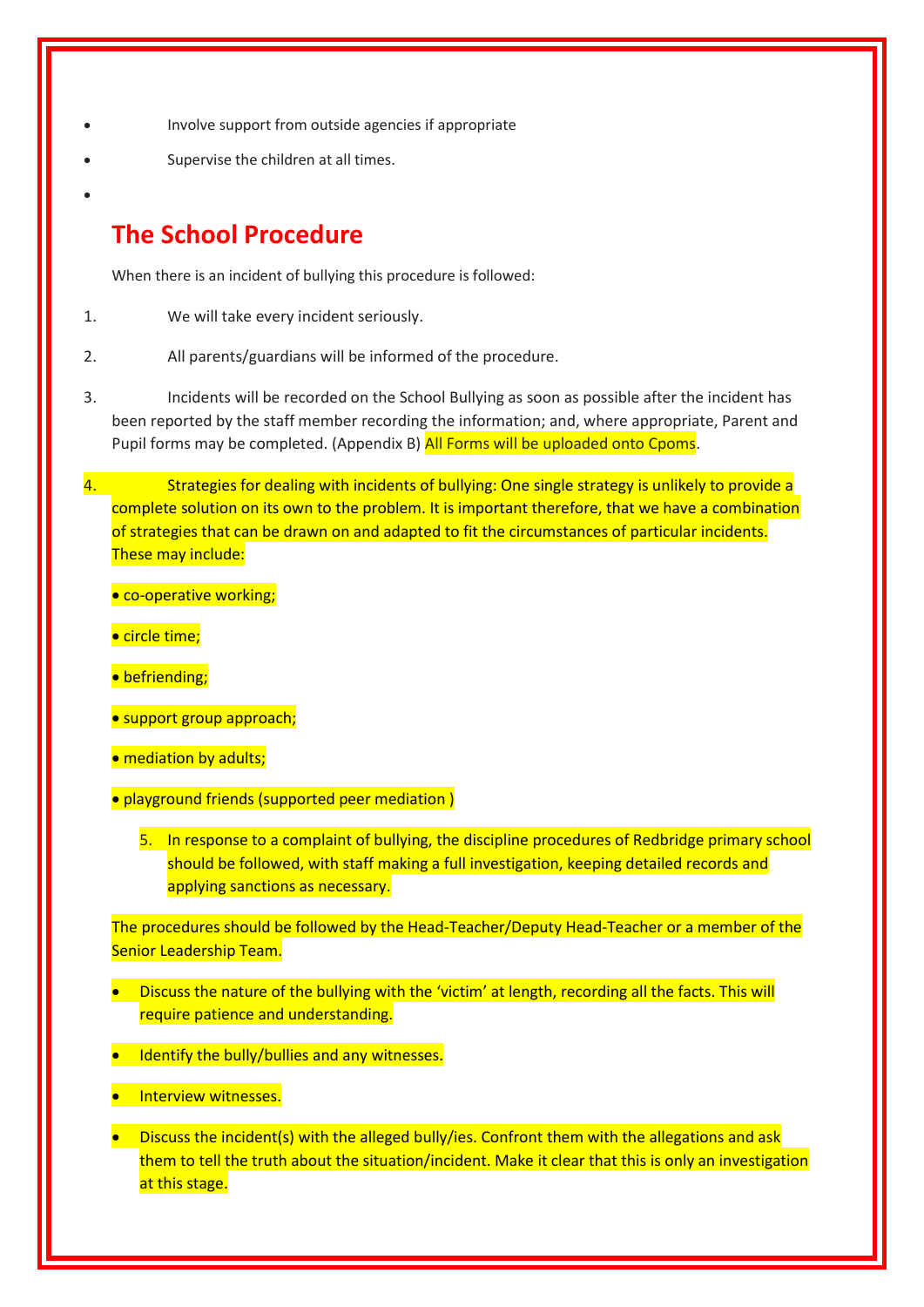- **If the bully owns up, make it understood that bullying is not acceptable at Redbridge primary** school and what effect it has on the education of the victim and the rest of the children in the class/school. Apply sanctions relevant to the type of bullying.
- **If the allegation of bullying is denied, investigate further. If there is sufficient evidence that the** bullying occurred, apply relevant sanctions.
- Hold separate discussions with parents of bully and victim.
- **•** Sanctions for the bully include: withdrawal from favoured activities, for example school visit loss of breaktimes for a period to be determined by the Head-Teacher.
- barred from school during lunchtimes for a period to be determined by the Head-Teacher.
- **fixed period of exclusion from school.**
- **•** Provide a Support Programme for the victim with the Pastoral Manager monitoring and observing at break times and lunchtimes, and through discussion to make sure there is no repetition.
- **•** Provide a Pastoral Support Programme for the bully. This will include a Behaviour Support Programme and opportunities in circle time or groups for the child/ren to discuss relationships, feelings and the effect bullying can have on individuals. The Pastoral Manger will support the child during this programme.

In order to reduce incidents of bullying and recognise bullies, at Redbridge primary school, all staff watch for early signs of distress in pupils. We listen, we believe, we act.

The School Council/Ambassadors should be another forum in which children can report bullying.

**This policy will be consistently applied by all staff. If bullying continues the consequences will be escalated.**

### **Conclusion**

There is no place in school life for bullying. It does not sort itself out. Teachers, children, parents and governors need to work together to make school life happy and secure. The policy is reinforced with the teaching and non-teaching staff regularly. There are certain times and places when bullying is more likely to take place: at the start and end of the day; movement around the school; and at break times. The school has identified these potential 'hot spots' and has monitoring procedures in place.

Redbridge Primary School has a responsibility to ensure children are able to feel safe at school and not fearful of being bullied.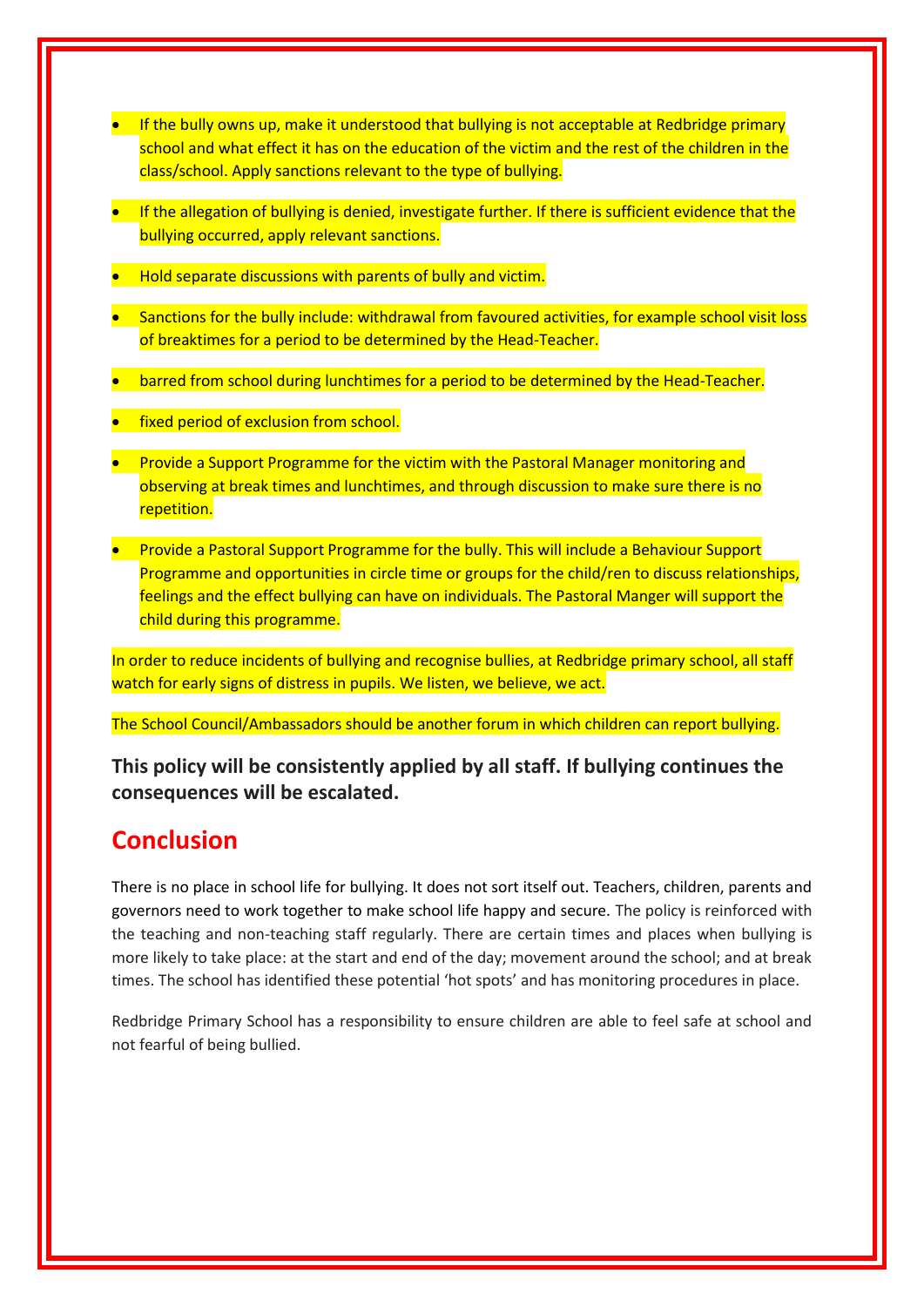| <b>Redbridge</b><br>Primary School<br><b>Redbridge Primary School</b><br><b>Bullying Incident Record Form - Parent Form</b><br><b>Incident Reported to (Staff name)</b> |  |                          |  |                    |  |
|-------------------------------------------------------------------------------------------------------------------------------------------------------------------------|--|--------------------------|--|--------------------|--|
|                                                                                                                                                                         |  |                          |  |                    |  |
|                                                                                                                                                                         |  |                          |  |                    |  |
| Date of Incident:                                                                                                                                                       |  | Time of Incident:        |  |                    |  |
| Action you have taken                                                                                                                                                   |  |                          |  |                    |  |
|                                                                                                                                                                         |  |                          |  |                    |  |
|                                                                                                                                                                         |  |                          |  |                    |  |
|                                                                                                                                                                         |  |                          |  |                    |  |
|                                                                                                                                                                         |  |                          |  |                    |  |
|                                                                                                                                                                         |  |                          |  |                    |  |
| <b>School to complete:</b>                                                                                                                                              |  |                          |  |                    |  |
| Date of feedback to parent:                                                                                                                                             |  |                          |  |                    |  |
| Comments:                                                                                                                                                               |  |                          |  |                    |  |
|                                                                                                                                                                         |  |                          |  |                    |  |
|                                                                                                                                                                         |  |                          |  |                    |  |
| Physical                                                                                                                                                                |  | <b>Emotional</b>         |  | Cyber              |  |
| Verbal                                                                                                                                                                  |  | <b>Deliberate Damage</b> |  | Homophobic         |  |
| <b>Silent</b>                                                                                                                                                           |  | <b>Sexual</b>            |  | <b>Threatening</b> |  |
| <b>Recorded in Incident book:</b>                                                                                                                                       |  | <b>Pupil File:</b>       |  |                    |  |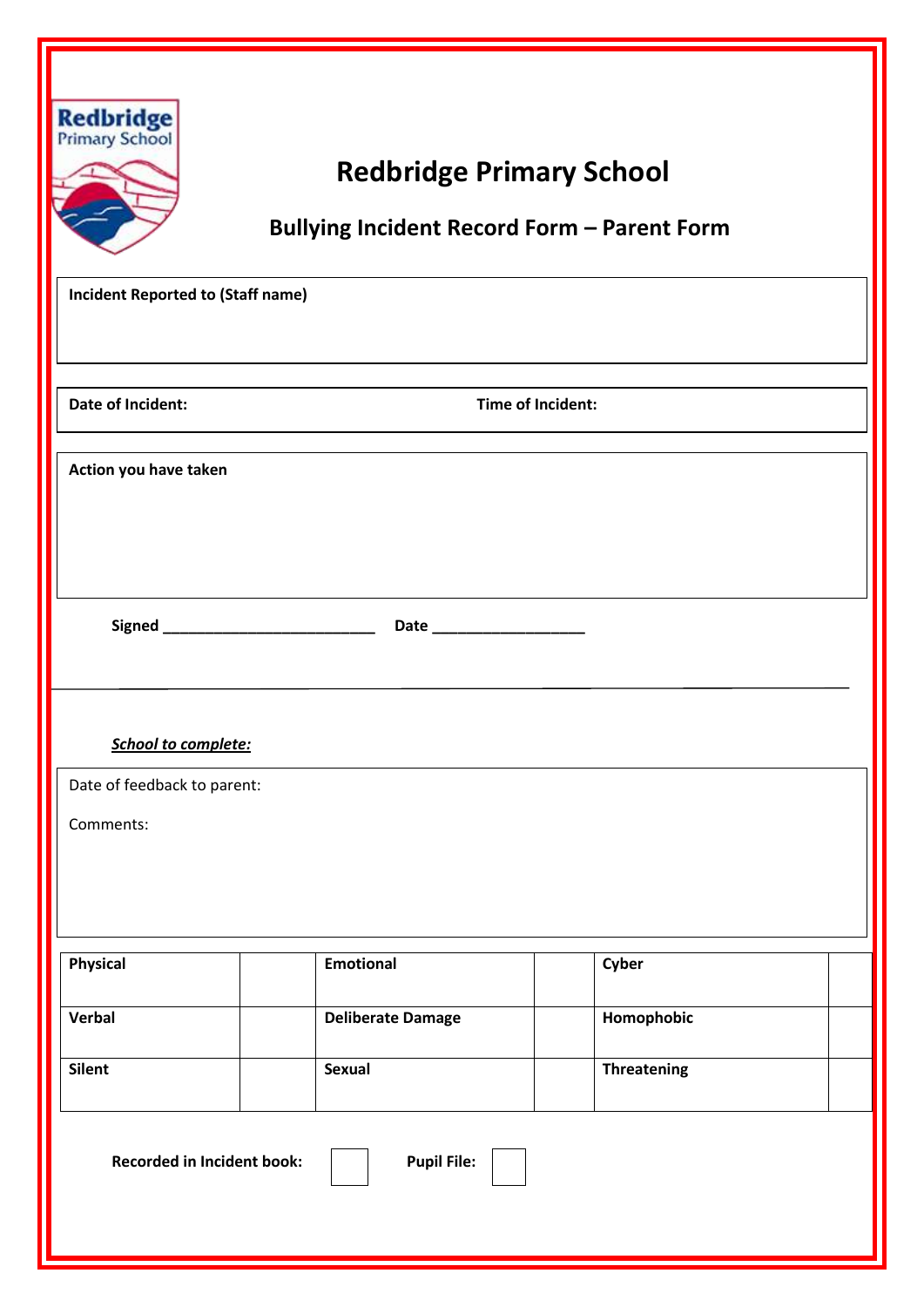| <b>Redbridge</b><br>Primary School | <b>Date</b><br><b>Redbridge Primary School</b>                                                                               |  |  |  |  |  |
|------------------------------------|------------------------------------------------------------------------------------------------------------------------------|--|--|--|--|--|
|                                    | <b>Bullying Incident Record Form - Pupil Form</b>                                                                            |  |  |  |  |  |
| Name:                              | Class:                                                                                                                       |  |  |  |  |  |
| Date of incident:                  |                                                                                                                              |  |  |  |  |  |
|                                    | Describe the incident - what happened? (give details of the incident/s and the names of the<br>people involved if possible.) |  |  |  |  |  |
|                                    | Did anyone else see or hear the incident? (if possible give names)<br>Yes<br>No                                              |  |  |  |  |  |
|                                    | Have you told anyone else? (if possible give names)<br>No<br>Yes                                                             |  |  |  |  |  |
|                                    | Has anything like this happened before? (if possible give details, including names) Yes<br>No                                |  |  |  |  |  |
|                                    | Why do you think this happened?                                                                                              |  |  |  |  |  |
|                                    |                                                                                                                              |  |  |  |  |  |